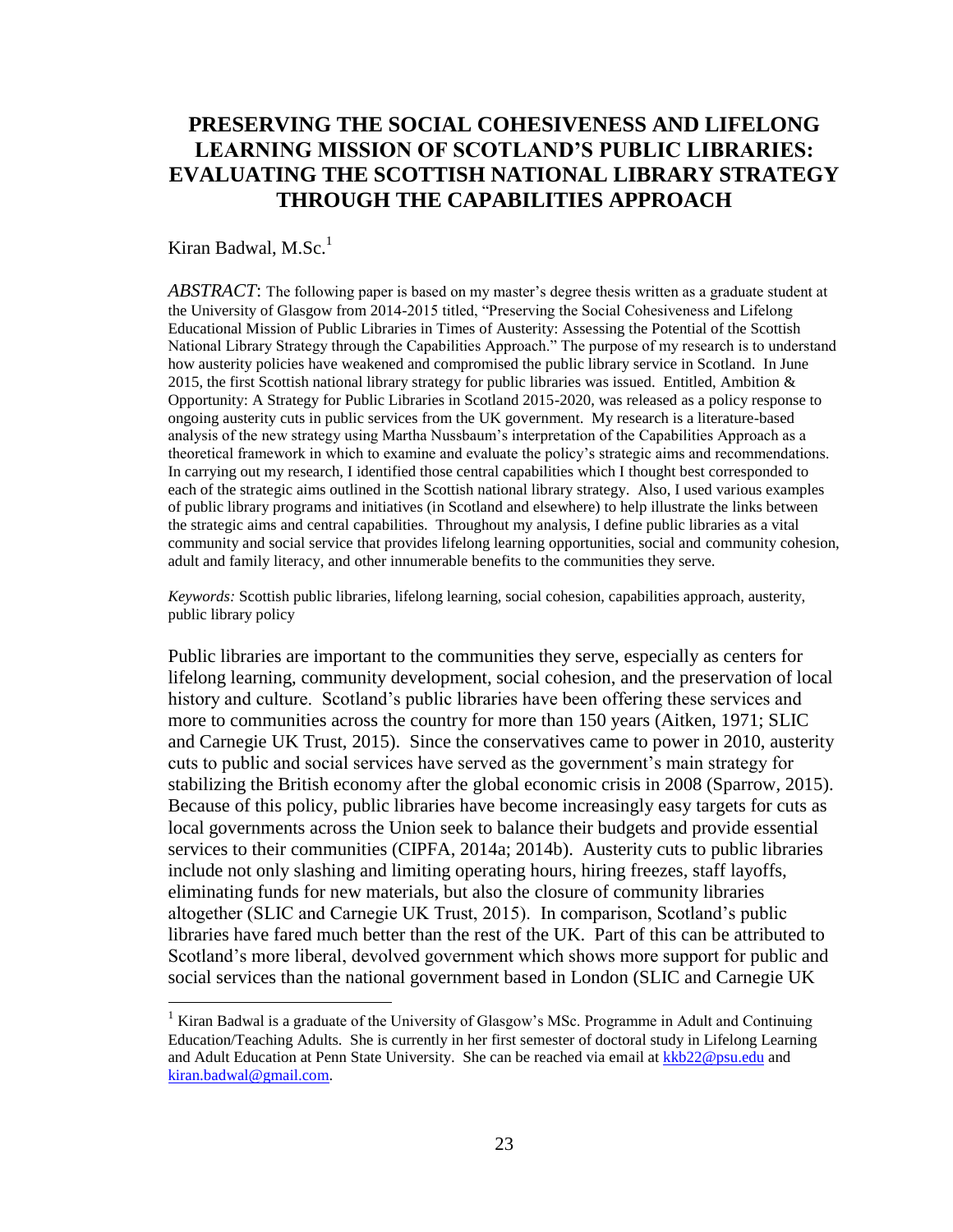Trust, 2015). When I wrote my thesis, I used available statistical information on public libraries from the Chartered Institute of Public Finance and Accountancy (CIPFA) from 2009-2014. This data were striking in that they revealed cause for concern regarding public libraries across the UK. The statistics indicated significant decline in the number of public libraries operating in the Union from 4,482 down to 4,145 (CIPFA, 2014a). In total, 337 libraries were closed across the UK. Out of this figure, Scotland lost 17 brick and mortar libraries and 12 mobile library services (CIPFA, 2014a; 2014b; Public Libraries News, 2015). Since then, data for 2014-2015 have become available and the picture continues to look discouraging. According to CIPFA, 228 libraries closed their doors bringing the total number of libraries across the UK down to 3,917 (CIPFA, 2015). My research is a literature-based study that strives to illustrate the contributions that public libraries make to the communities they serve. Contextualized in Scotland, my thesis research serves as a contribution to the growing body of knowledge pertaining to the effects of austerity cuts to public services.

## **Objective, Rationale, and Method of Research**

The objective of my research is to understand how ongoing austerity cuts weaken the ability of Scottish public libraries to carry out their lifelong educational and social mission. I carried out a literature-based study analyzing the Scottish national library strategy, its strategic aims and recommendations, using Martha Nussbaum's (2003; 2009) expanded definition of the Capabilities Approach as a theoretical framework in which to base my research study. To do this, I used specific real-life examples of public library initiatives to relate the policy document's strategic aims with the central capabilities that compose the Capabilities Approach. As a literature based study, the process for collecting information, resources, and literature involved several steps. I worked closely with my thesis supervisor Dr. Bonnie Slade and University of Glasgow librarian Ms. Honor Hania to help me with initiating an initial keyword database search and to obtain background information to provide me with context of the overall situation facing Scottish public libraries. Using NEXUS, I was able to pull more than one hundred brief newspaper articles pertaining to cuts in public library service provision, including cuts to branch operating hours and staff, closings, and proposed closures of branch libraries across Scotland. Afterwards, I used other databases, including ProQuest, LISA, EBSCO HOST, Gale Research, and more to expand my search for articles providing general and background information concerning public libraries, as well as for research studies relevant to adult education and the Capabilities Approach. Additionally, I used the university's inter-library loan service to order books about public library policies, services, and programs.

Furthermore, I attended the annual conference of the Chartered Institute of Library and Information Science Professionals for Scotland (CILIPS) that took place in Dundee from June  $1<sup>st</sup> - 2<sup>nd</sup>$  2015. At the conference, I was introduced to a UK wide public library advocacy website called Public Libraries News which provides an online archive of news reports about the status of public libraries, including notices of closings, proposed closures, cuts in staff and operating hours, and other administrative reorganizing of libraries (CILIPS, 2015a; Public Libraries News, 2015). Although the website focuses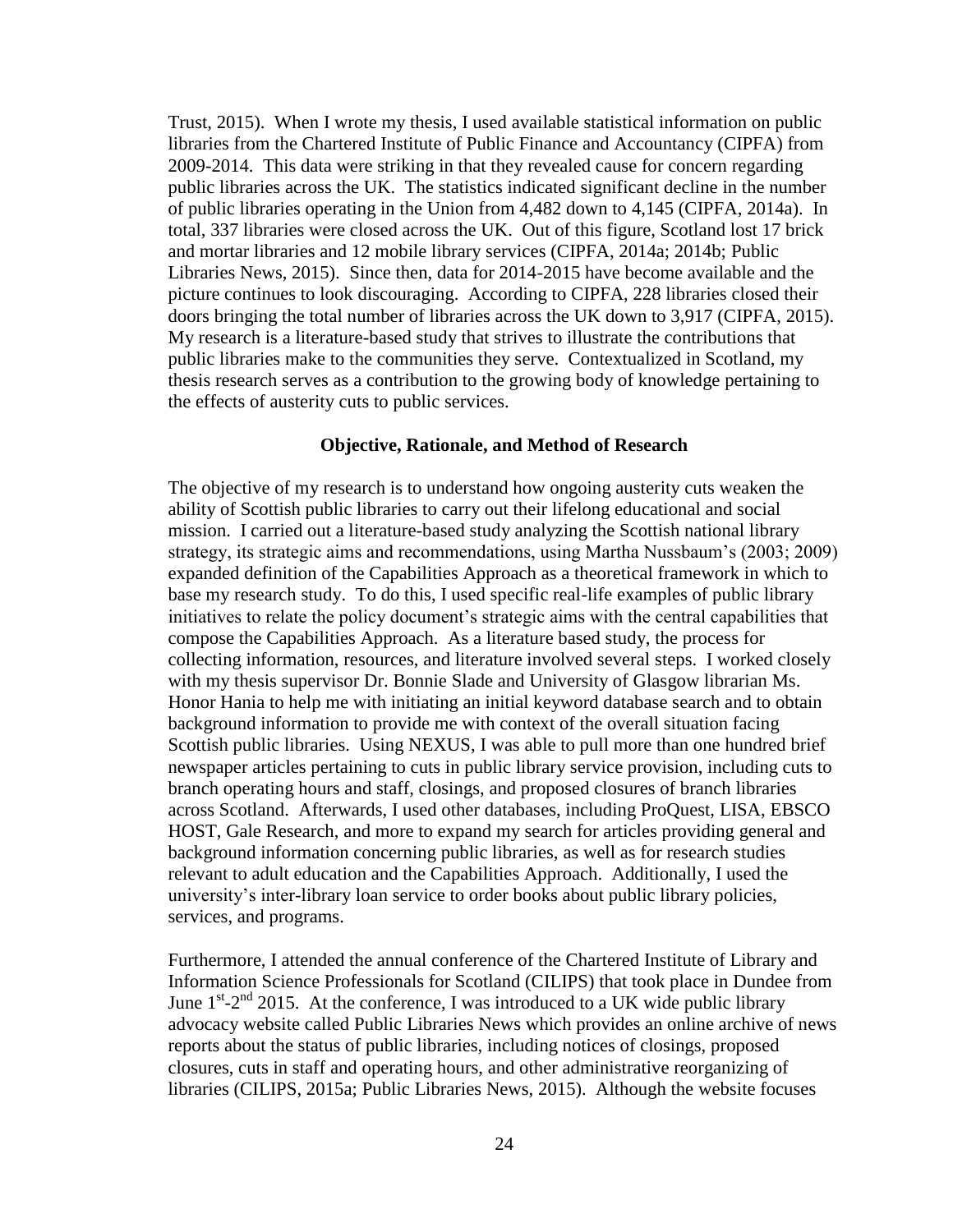mainly on library developments in the UK, it occasionally features news and information about libraries in other countries. Next, I conducted an online search for demographic information about Scotland and Scottish public libraries. Additionally, I contacted all thirty-two local councils as well as library professional associations by email and telephone to make inquiries regarding freedom of information requests in order to obtain historical budget and statistical data for public libraries going back the last five years. In particular, the Inverclyde Council Libraries was immensely helpful to my search for information by providing me with electronic copies of the annual statistical reports (from 2009-2014) published by the Chartered Institute of Finance and Public Accountancy (CIPFA). To mention, CIPFA is the main professional and accrediting organization that represents the public finance sector across the UK. It conducts annual performance reviews and publishes statistical reports about public services nationwide, including public libraries (CIPFA, 2010; 2012; 2014a; 2014b). Finally, I contacted the Scottish Library and Information Council to request a copy of the national library strategy. These were the steps I took to collect literature and information for my research.

## **Theoretical Framework: The Capabilities Approach**

Martha Nussbaum further expanded its definition by developing a list of ten central capabilities (entitlements) that all countries must work towards providing their citizens (Nussbaum, 2003, 2009; Robeyns, 2006). Nussbaum refers to the Capabilities Approach as a "partial theory for social justice" because she considers it an evolving, conceptual theory that she may expand upon as she sees appropriate (Nussbaum, 2003; 2009). As a partial social justice theory, the Capabilities Approach offers an alternative perspective and framework in which to assess and evaluate a country's development, growth, and progress. Its crux rests on the idea that the goal of national development should be guaranteeing citizens the rights and opportunities to reach their full potential and that conditions should be such that it makes it possible for individuals to thrive and have a healthy, fulfilling life. Furthermore, it recognizes the role of women play in society and within the formal and informal economy (2003). The ten central capabilities serve two purposes. One, is as a list of rights and entitlements. Two, they also represent a set of outcomes that could result when individuals are able to fully develop their talents, abilities, and reach their highest potential (Nussbaum, 2003, 2009). With that, here are the ten central capabilities provided directly by verbatim (Nussbaum, 2003, pp. 41-42).

- 1. **Life-**being able to live to the end of a human life of normal length; not dying prematurely, or before one's life is so reduced as to be not worth living.
- 2. **Bodily health-**being able to have good health, including reproductive health; to be adequately nourished; to have adequate shelter.
- 3. **Bodily integrity-**being able to move freely from place to place; to be secure against violent assault, including sexual assault and domestic violence; having opportunities for sexual satisfaction and for choice in matters of reproduction.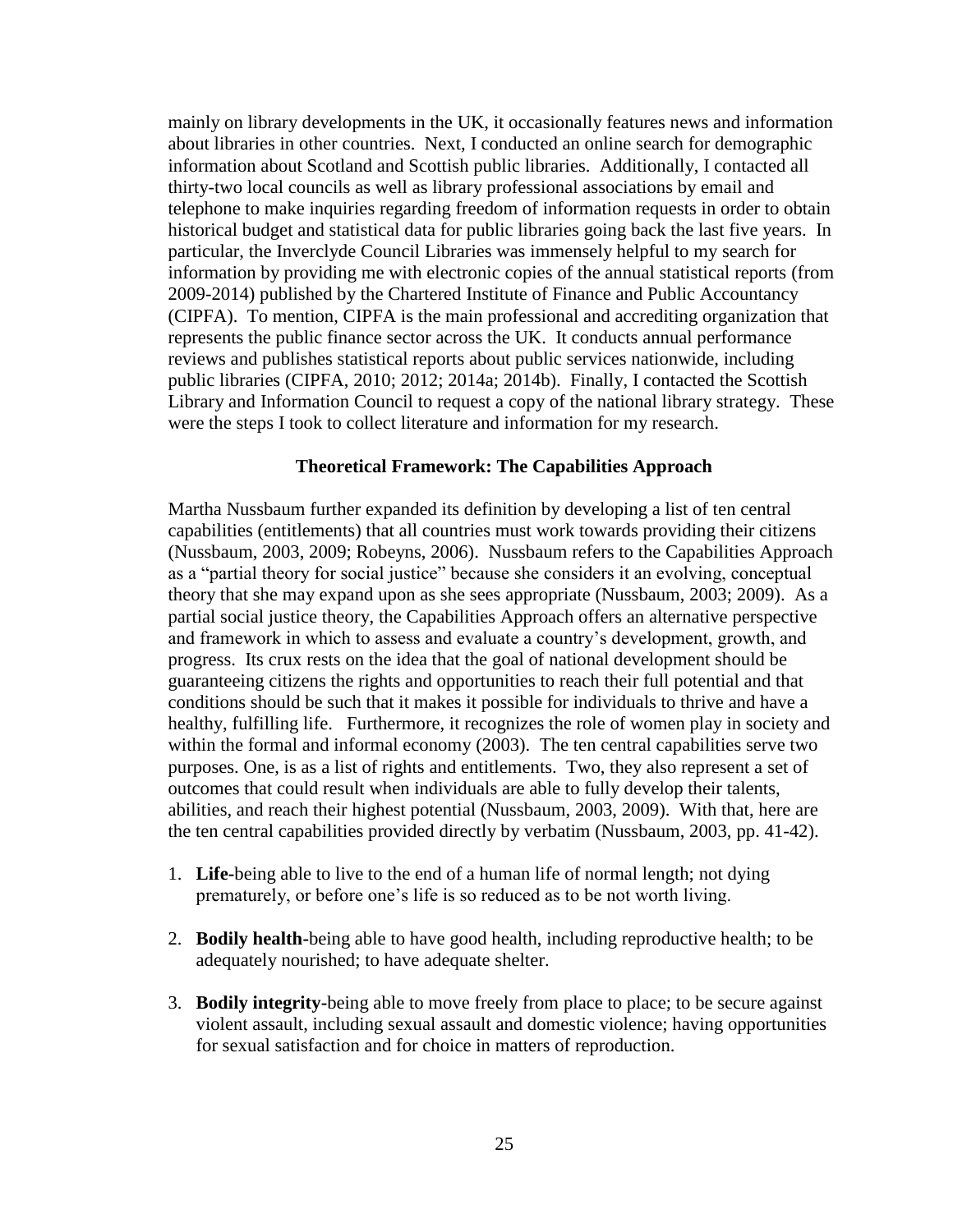- 4. **Senses, imagination, and thought-**being able to use the senses, to imagine, think, and reason and to do these things in a "truly human" way, a way informed and cultivated by an adequate education, including, but by no means limited to, literacy and basic mathematical and scientific training. Being able to use imagination and thought in connection with experiencing and producing works and events of one's own choice, religious, literary, musical, and so forth. Being able to use one's mind in ways protected by guarantees of freedom of expression with respect to both political and artistic speech, and freedom of religious exercise. Being able to have pleasurable experiences and to avoid non-beneficial pain.
- 5. **Emotions-**being able to have attachments to things and people outside ourselves; to love those who love and care for us, to grieve at their absence; in general, to love, to grieve, to experience longing, gratitude, and justified anger. (Supporting this capability means supporting forms of human association that can be shown to be crucial in their development.)
- 6. **Practical reason-**being able to form a conception of the good and to engage in critical reflection about the planning of one's life. (This entails protection for the liberty of conscience and religious observance.)
- 7. **Affiliation-**being able to live with and toward others, to recognize and show concern for other human beings, to engage in various forms of social interaction; to be able to imagine the situation of another. (Protecting this capability means protecting institutions that constitute and nourish such forms of affiliation, and also protecting the freedom of assembly and political speech.)
- 8. **Other species-**being able to live with concern for and in relation to animals, plants, and the world of nature.
- 9. **Play-**being able to laugh, to play, to enjoy recreational activities.
- 10. **Control over one's environment:** (a) Political-being able to participate effectively in political choices that govern one's life; having the right of political participation, protections of free speech and association, (b) Material-being able to hold property (both land and movable goods), and having property rights on an equal basis with others; having the freedom from unwarranted search and seizure. In work, [that means] being able to work as a human being, exercising practical reason, and entering into meaningful relationships of mutual recognition with other workers.

I chose the Capabilities Approach as my theoretical framework for this research, because I think it complements the overall social justice ethos of the fields of adult education and lifelong learning (Jarvis, 2006, 2008; Knowles, 1972). As an evolving social justice theory, it offers an alternative perspective in which to analyze and evaluate a variety of social, economic, political, and public policy issues through its focus on essential aspects of an individual's human development, including one's physical, emotional, mental, spiritual, intellectual, social, economic, and political development. Furthermore, as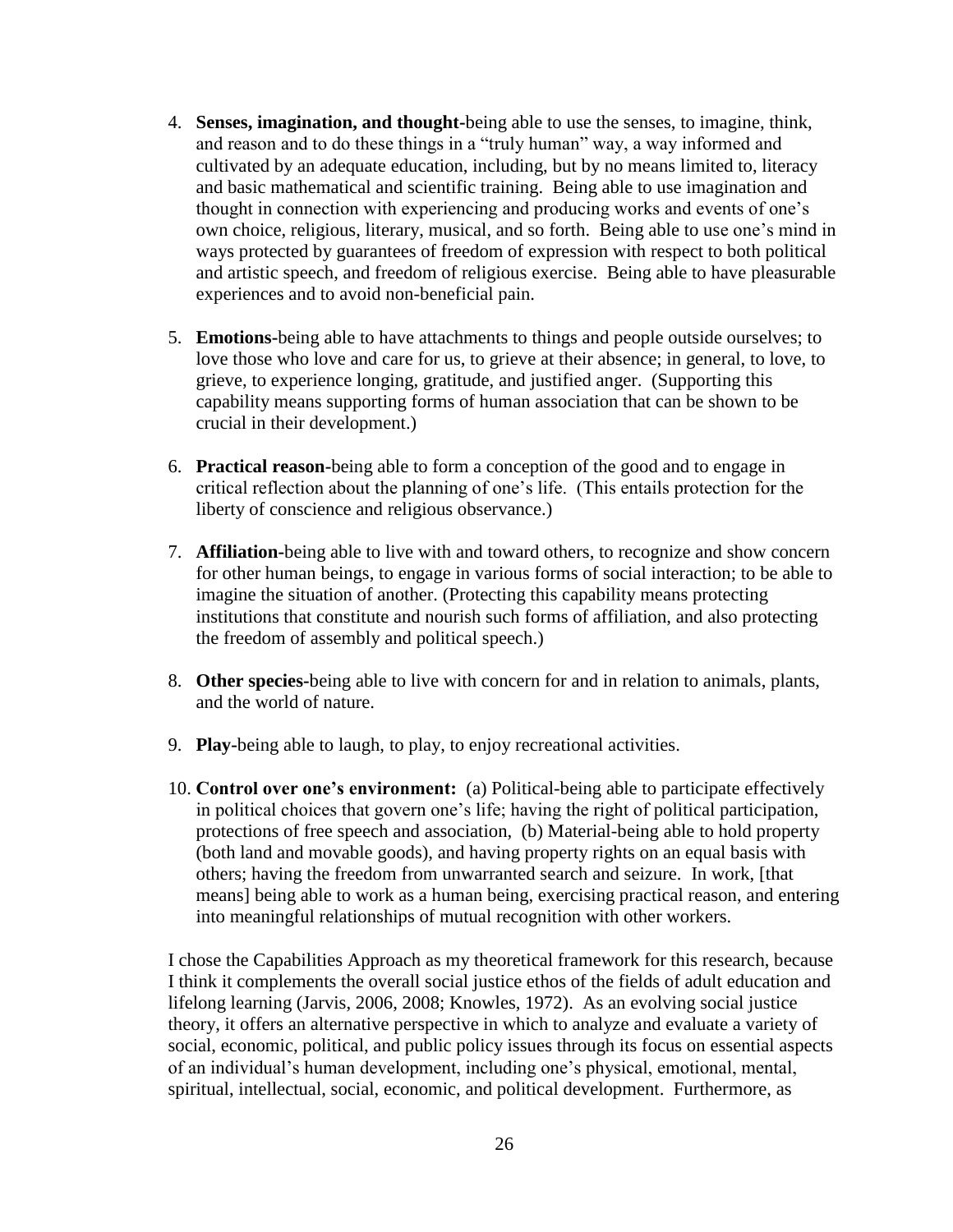centers and resources for lifelong learning, adult education, and community development, public libraries play a contributory role in helping individuals and communities develop awareness of the central capabilities. Libraries offer a variety of adult learning opportunities, such as literacy classes, ESL classes, special interest topical classes, as well as host a special community and cultural events that enrich adult and lifelong learning and much more (Edwards, Robinson, & Unger, 2013).

## **Summative Analysis I: The Strategic Aims correlate to The Capabilities Approach**

*Ambition & Opportunity: A Strategy for Public Libraries in Scotland 2015*-2020 is a response to austerity policies and attempts to define the role of public libraries as essential, invaluable community resources. The strategy was written as a collaborative effort by SLIC, the Convention of Scottish Local Authorities (COSLA), the Carnegie UK Trust, and the Scottish Government. The strategy consists of six strategic aims that correspond with the Scottish Government's plan for national development. At this point, the remainder of my paper is devoted to summarizing how I analyzed the strategy using the Capabilities Approach. To do this, I identified those central capabilities which I thought best corresponded to each of the strategic aims, and, in addition, used various examples of public library programs and initiatives (in Scotland and elsewhere) to illustrate the links between the strategic aims and central capabilities. The text of each strategic aim is provided directly by verbatim from the strategic document (SLIC & Carnegie UK Trust, 2015).

**1. Libraries promoting reading, literacy and lifelong learning**- Public libraries Scotland promote education and learning for all, develop a culture of reading for pleasure, offer support for everyone from early years to older people, and enable people to make informed choices (p. 14).

This strategic aim sums up what public libraries are all about. As places that offer non-formal education and information services, libraries offer a wide variety of programs, reference and reading materials for patrons of all ages and backgrounds, and they are actively engaged with the communities in which they serve. As articulated and described by the titles of the chapters in Edwards et al. (2013), libraries as serving key educational, social, and cultural roles in communities as "centres for civic action, centres for diverse populations, centres for arts, universities for the community, and champions for youth" (pp. 133, 146, 161, 175, 189, 199, 209). Therefore, these strategic aims closely correspond to the fourth, sixth, and tenth central capabilities pertaining to senses, imagination and thought, practical reason, and control over one's environment (Nussbaum, 2003). An illustrative example that is pertinent to this strategic aim is the Welcome Centre at the New York Queen's Library. The Welcome Centre offers a variety of adult learning programs, including ESL courses, GED prep courses, and adult basic education courses for adult learners with little to no literacy skills. Other courses offered include family literacy courses, foreign language literacy courses for native speakers with little to no literacy skills in their native language (Muphy & Clark, 2013).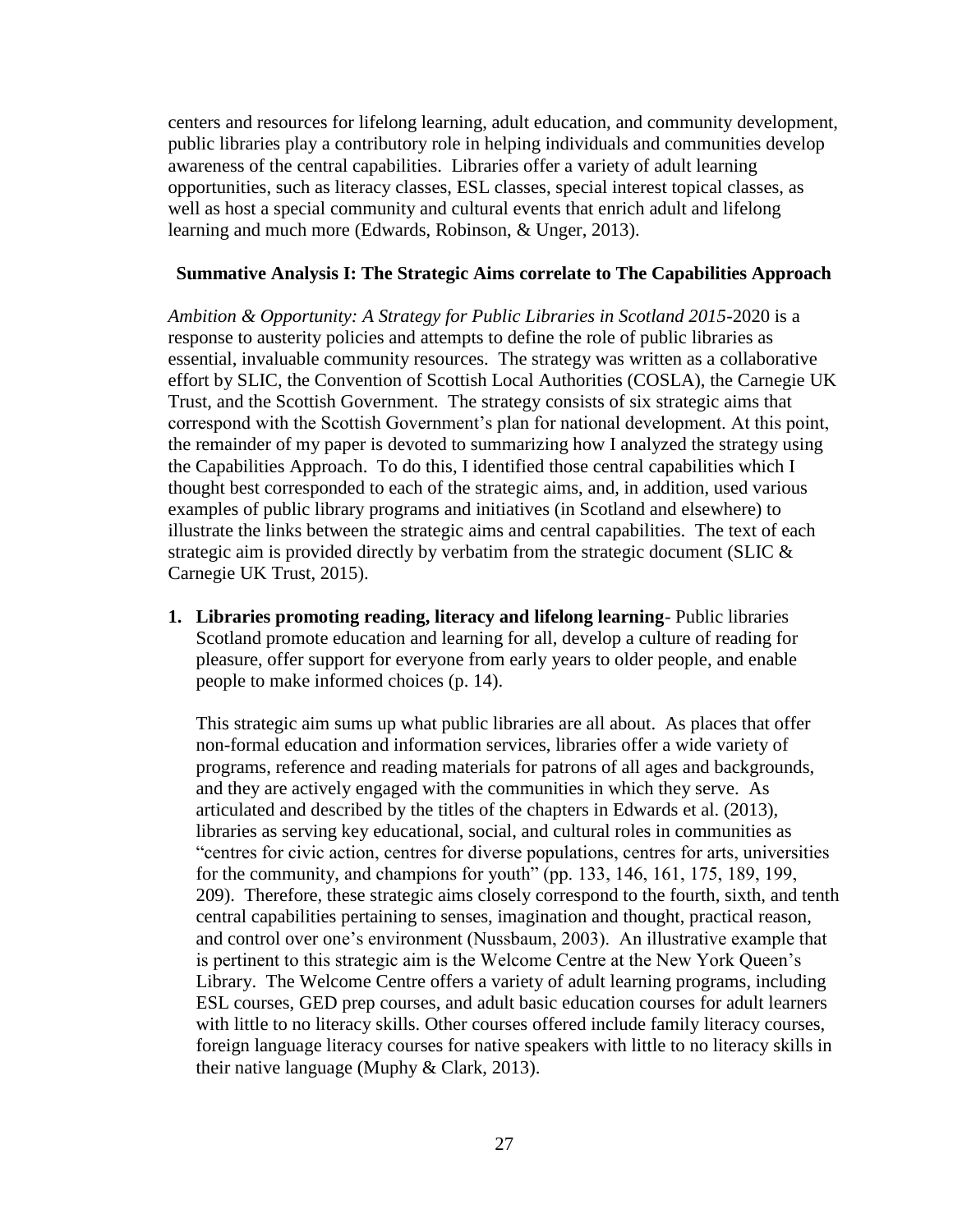**2. Libraries promoting digital inclusion**- Public libraries in Scotland make the best use of digital technologies to deliver high quality, efficient and responsive services, enabling access to information and services wherever and whenever citizens want them (SLIC & Carnegie UK Trust, 2015, p. 18).

Libraries were amongst the first institutions to embrace technological innovation, and they are making efforts to coexist alongside ever changing information technology despite smaller budgets and limited resources. Therefore, this strategic aim closely corresponds to the fourth, seventh, and tenth central capabilities related to senses, imagination and thought, affiliation, and control over one's environment (Nussbaum, 2003). An example that highlights this strategic aim and is relevant to adult education and lifelong learning is the introductory tutor-led computer courses available through Glasgow public libraries. The Glasgow libraries offer two types of introductory courses. One course is for learners with very little or no experience with using computers (Glasgow Life, 2014). Courses run for two hours each over five weeks and cover computer basics and introduction to using the internet. The second course is for learners with some knowledge of computers but who need to refresh and update their skills. These courses run for two hours over four weeks and cover computer basics, such as using email, preparing a resume on Microsoft Word, and learning to conduct a job search online (Glasgow Life, 2014).

**3. Libraries promoting economic wellbeing**- Public libraries in Scotland contribute to Scotland's economic wellbeing, supporting jobseekers, offering courses in digital skills, language courses, and support for small businesses (SLIC & Carnegie UK Trust, 2015, p.22).

Public libraries are free public services that are invested in the communities in which they are situated (Edwards, et al., 2013; McMenemy, 2009). During these difficult and uncertain economic times, public libraries have continued to enrich and preserve communities (Dudley, 2013; Edwards, et al., 2013). They contribute and preserve communities through their advisory and information services, non-formal educational programs, as well as their links with local stakeholders, such as local governments, emergency assistance organizations, charitable organization, and knowledge of major employers and job search resources (Dudley, 2013; Edwards, et al., 2013). For the most part, this strategic aim corresponds with the tenth central capability. To note, the tenth central capability consists of two parts: The first part pertains to an individual's basic civil and political rights and freedoms, while the second part refers to an individual's economic rights and freedoms (Nussbaum, 2003). Therefore, this strategic aim relates to the second part of the tenth central capability since it pertains to economic development. An example that illustrates this part of the tenth central capability is the Edinburgh Libraries' business hubs (SLIC and Carnegie UK Trust, 2015). These business hubs offer free IT classes and technical assistance for small businesses and internet start-ups (SLIC and Carnegie UK Trust, 2015). More than 2,150 people interested in starting a small business have attended approximately 174 workshops since the library system started offering this service in 2010 (SLIC &Carnegie UK Trust, 2015).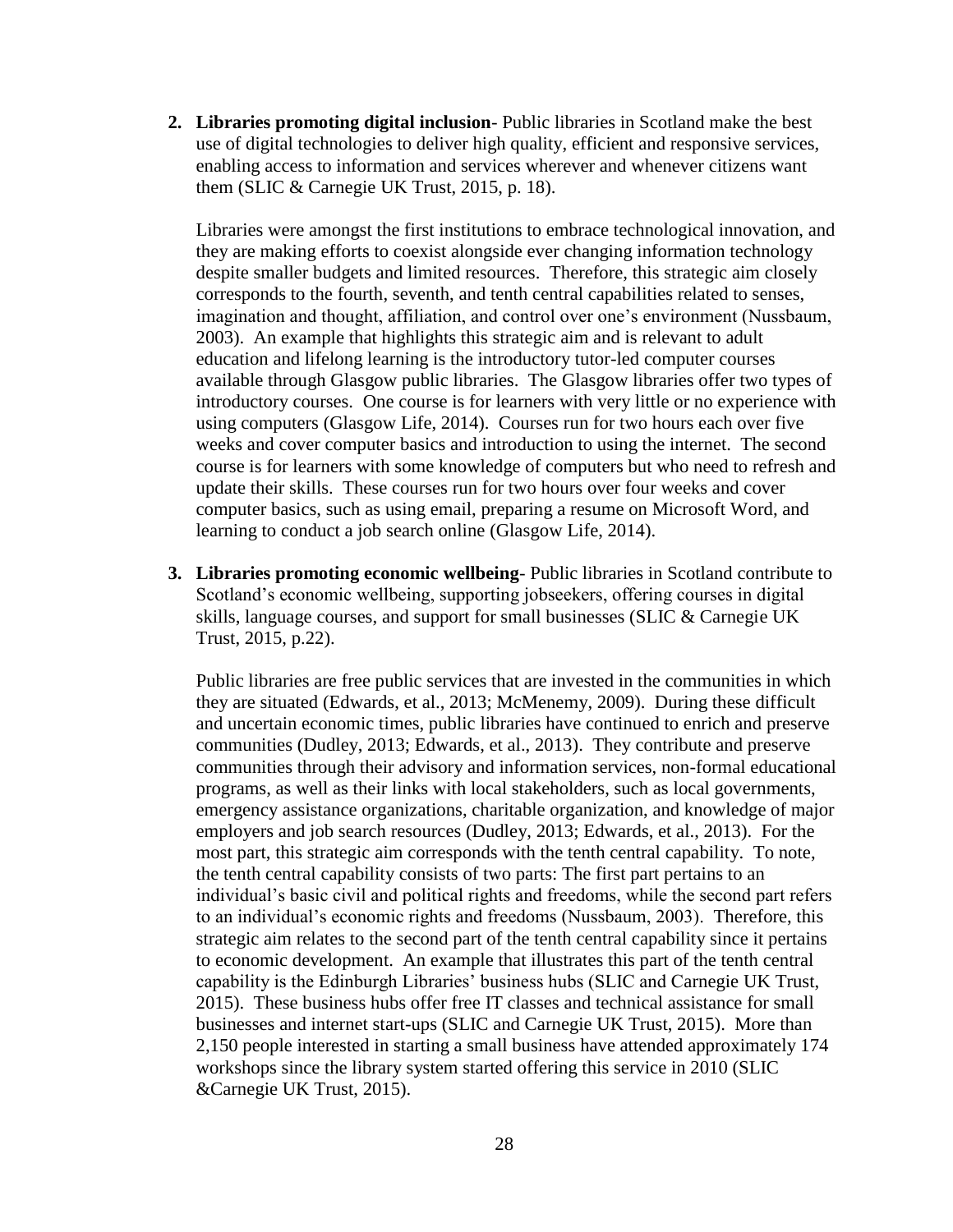4. **Libraries promoting social wellbeing**- Public libraries in Scotland contribute to social wellbeing, tackling social isolation, inequality, disadvantage, fractured communities and ill health (SLIC & Carnegie UK Trust, 2015, p.25).

This strategic aim reiterates the essential function of public libraries as a free community service and social good and closely corresponds to the seventh central capability pertaining to affiliation (Nussbaum, 2003). The Scottish national library strategy identifies five ways libraries contribute to developing community and societal cohesiveness by responding to the social needs of individuals and groups in their communities. The strategy also includes developing activities and programs to respond to particular needs; making library space and support available for community interest groups and members of the community looking to support one another. It further includes contributing to the ability of individuals to become involved in their local communities and take part in local and national life; strengthening the identity and sense of community, and creating a public service hub for the delivery of a range of public services (SLIC & Carnegie UK Trust, 2015, p. 25, verbatim). Innovative, original library programs, such as adult literacy classes, children's story times, summer reading contests, book clubs, as well as library collaborations with local charitable organizations and social service agencies all help to build and unite communities and provide a sense of social cohesiveness. Additionally, libraries provide numerous opportunities to volunteer. Library volunteers help libraries carry out their daily tasks and services. Volunteering at the library helps individuals develop marketable and transferrable job skills, such as organization, time management, multi-tasking, customer service, interpersonal communication skills, and more. Above all, volunteering, at a library or elsewhere, helps ease social isolation by enabling one to feel included and belonging as a member of society.

**5. Libraries promoting culture and creativity**- Public libraries in Scotland promote their role as cultural centres, inspiring people through books and literature, music, film, and theatre, and encourage creativity (SLIC & Carnegie UK Trust, 2015, p. 30).

Furthermore, in addition to their mission as providers of lifelong learning and information services, public libraries also act as preservers of local history and culture. Hence, promoting culture and creativity is an inherent part of their mandate and commission to communities. Public libraries hold special collections of local history and cultural resources, as well as archive local government documents for public access. Moreover, library staff research literature, fine arts, practical arts, performing arts, science, and more and use this knowledge to design programs that educate and engage patrons of all ages and diverse backgrounds. They collaborate with local artists, theatre groups, musicians, and other professionals to enhance learning, literacy, and foster a love of reading. In turn, this strategic aim closely corresponds to the fourth and ninth central capabilities relating to senses, imagination, thought, and play (Nussbaum, 2003). There exist abundant examples of such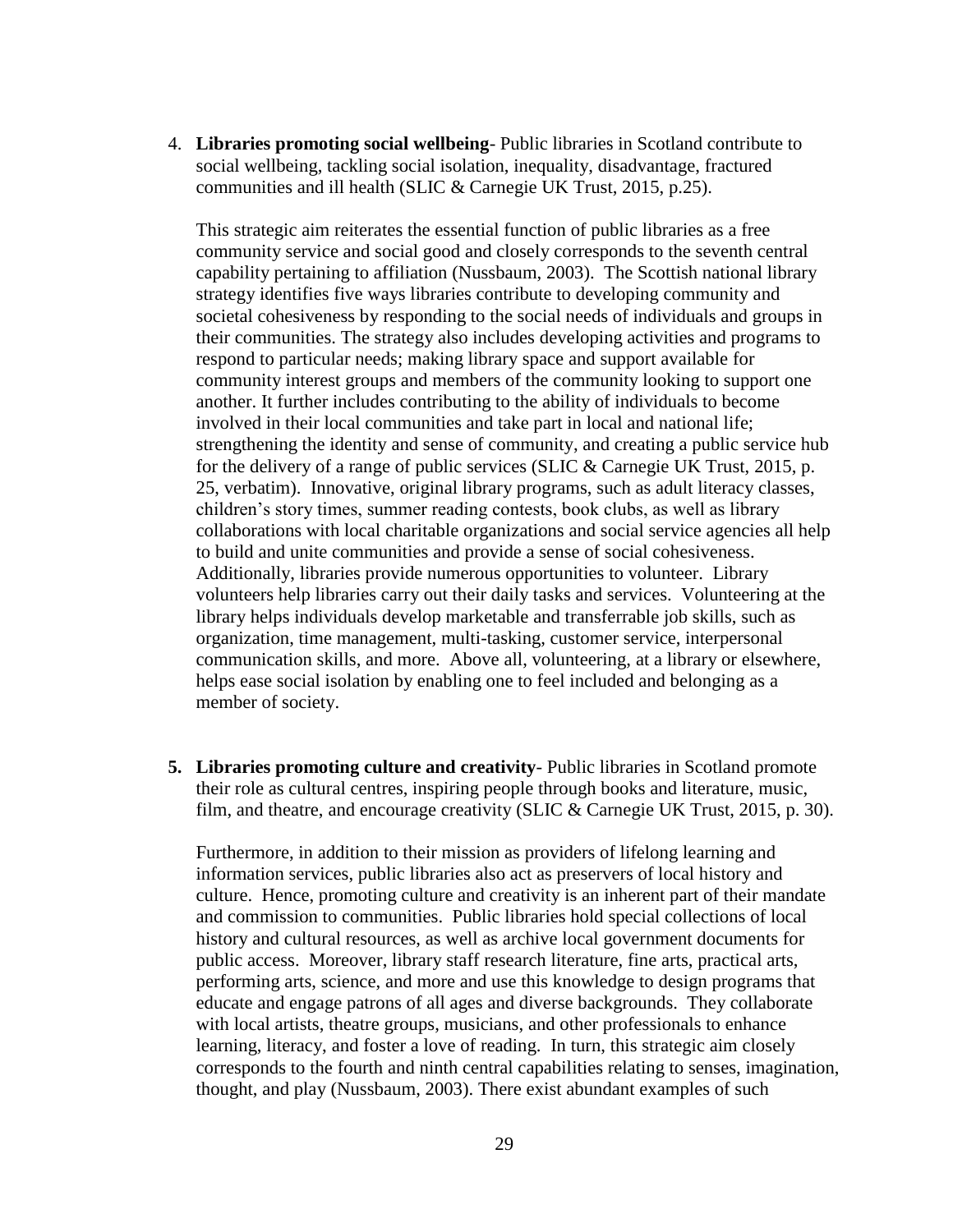programs; however, one example is the Dumfries and Galloway Public Libraries' oral history project on the Lockerbie Disaster which seeks to interview and record the memories of eyewitnesses to the tragedy (SLIC & Carnegie UK Trust, 2015, p. 31).

**6. Libraries as excellent public services**- Public libraries must be supported to continuously improve their services (SLIC and Carnegie UK Trust, p. 33).

This is strategic aim is the crux of the national strategy and sums up what it takes to keep libraries alive. That is, they need full financial and material support in order to continue their mission and serving communities. When given proper support, public libraries are able to fulfill their educational and social development missions, including playing a vital role in helping individuals, communities, and countries achieve the central capabilities. The next part of my summative analysis looks at the big picture so to speak, which is how the national library strategy recommends implementing the strategic aims. As the reader will note, the recommendations plainly express the need for continuous, reliable support, both financially, materially, and human resource wise. At the same time, the recommendations raise several issues for concern. I provide a brief explanation of these issues in the next section.

## **Summative Analysis II: Recommendations and Issues for Concern**

The Scottish national library strategy provides recommendations for achieving the strategic aims (SLIC and Carnegie UK Trust, 2015). In sum, the recommendations plainly express the need for continuous, reliable financial, material, and human resources support. At the same time, some of the recommendations raise some important issues for concern which could pose potential and real affects upon the social development and lifelong learning mission of public libraries. These issues include the consolidation of public services, encroachment of commercialization and corporatizing of library services through the extensive use of performance metrics, and risks to patron privacy and freedom of information (McMenemy, 2009; McMenemy & Rooney-Browne, 2010). Table 1 outlines the Scottish national library strategy's recommendations. The text is verbatim (SLIC and Carnegie UK Trust, 2015, pp. 6-7).

Among the recommendations that I believe raise issues for concern are those relating to the third, fourth, fifth, and sixth strategic aims. For example, two of the recommendations for achieving the third strategic aim are concerning because they suggest possible consolidation of public services, such as libraries, job centers, social services, and creating business partnerships. While consolidating services may help them survive during the current state of economic affairs, following through with these recommendations, without proper planning and oversight, would undoubtedly place libraries in conflict with their overall mission as free, impartial spaces for study, research, non-formal learning, and social cohesiveness. Moreover, these two recommendations would likely have potential conflict with public libraries' standards and professional ethics which guarantee patron confidentiality and privacy (McMenemy, 2009; McMenemy & Rooney- Browne, 2010).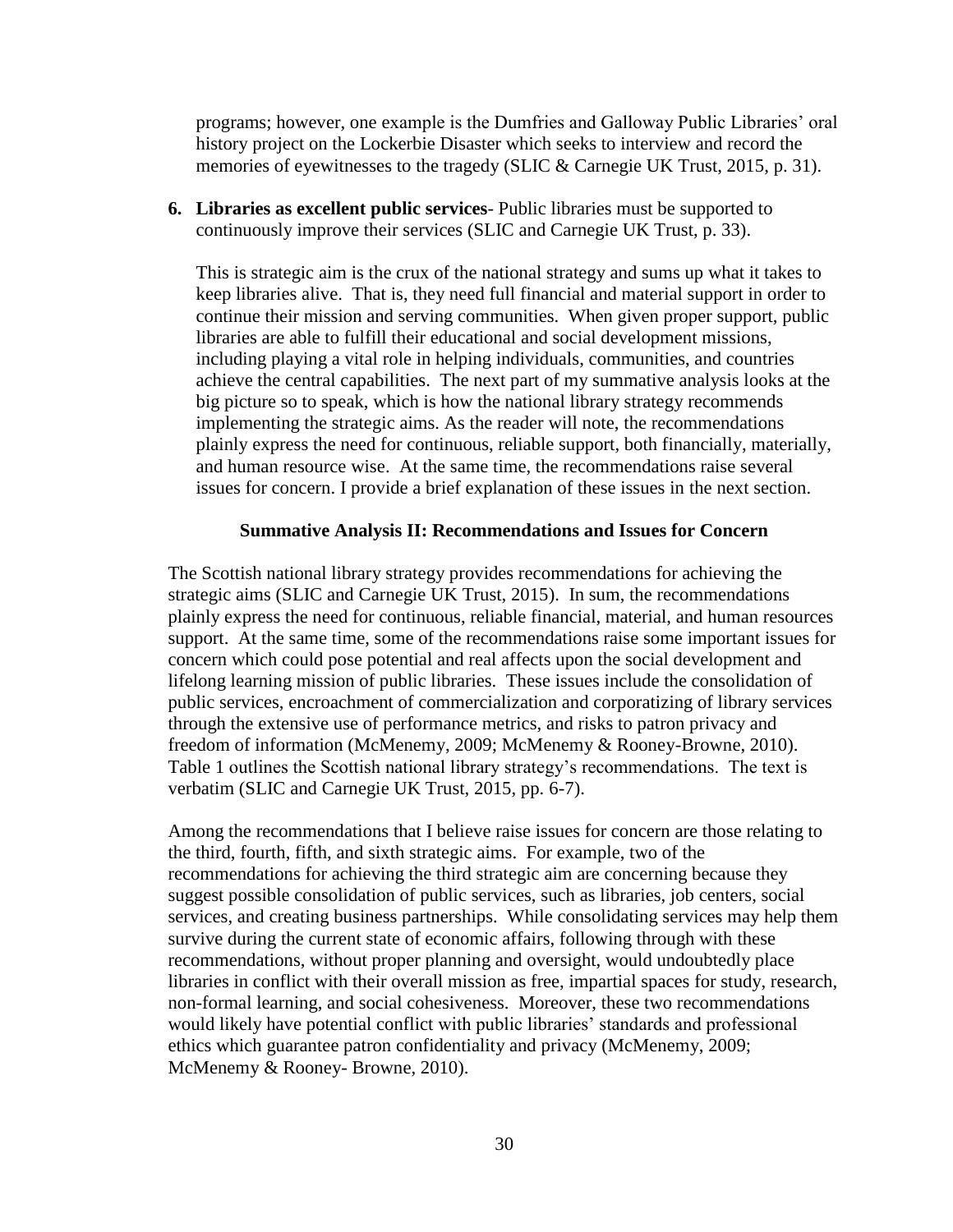| <b>Strategic Aim</b>                                           | <b>Recommended Actions</b>                                                                                                                                                                                                                                                                                                                                                                                                                             |
|----------------------------------------------------------------|--------------------------------------------------------------------------------------------------------------------------------------------------------------------------------------------------------------------------------------------------------------------------------------------------------------------------------------------------------------------------------------------------------------------------------------------------------|
| Libraries promoting<br>1.<br>reading, literacy and<br>learning | Ensure access to library services for all citizens<br>using new technology.<br>Develop and promote the core offer from public<br>libraries in Scotland.                                                                                                                                                                                                                                                                                                |
| Libraries promoting<br>2.<br>digital inclusion                 | Develop Scotland-wide digital access resources.<br>٠<br>Ensure WiFi is available and accessible in all<br>public libraries.                                                                                                                                                                                                                                                                                                                            |
| 3.<br>Libraries promoting<br>economic wellbeing                | Develop national, regional and local partnerships<br>$\bullet$<br>with advice services, job centres and enterprise<br>organisations.<br>Mainstream activities to improve STEM skills in<br>$\bullet$<br>young children.<br>Test and replicate a model of public libraries<br>providing co-working spaces for small businesses.                                                                                                                         |
| Libraries promoting<br>4.<br>social wellbeing                  | Create strong national, regional and local<br>$\bullet$<br>partnerships with all public services and<br>community planning partners.<br>Share best practice on how to create effective and<br>٠<br>accessible public service or community hubs.<br>Build on current practice to become champions of<br>٠<br>community engagement and empowerment.<br>Develop guidelines on the appropriate use of<br>٠<br>volunteers to bring added value to services. |
| 5. Libraries promoting<br>culture and creativity               | Develop and strengthen national, regional and local<br>$\bullet$<br>partnerships with arts and culture organisations.<br>Pilot a collaborative venture to provide access to<br>٠<br>eBooks from Scottish publishers.<br>Support librarians to become effective voices for<br>freedom of information and expression.                                                                                                                                    |
| Libraries as excellent<br>6.<br>public services                | Continue to develop methods for reporting on the<br>$\bullet$<br>impact and outcomes of library activities through<br>How Good is our Public Library Service?<br>(HGIOPLS).                                                                                                                                                                                                                                                                            |
|                                                                | Develop and implement a learning and<br>$\bullet$<br>development programme for all library staff.<br>Explore alternative approaches to generating<br>financial investment.<br>Engage proactively with models for efficient<br>procurement of goods and services at national<br>level.                                                                                                                                                                  |

Table 1 *Scottish National Library Strategy: Recommendations*

Source: SLIC and Carnegie UK Trust, 2015, pp. 6-7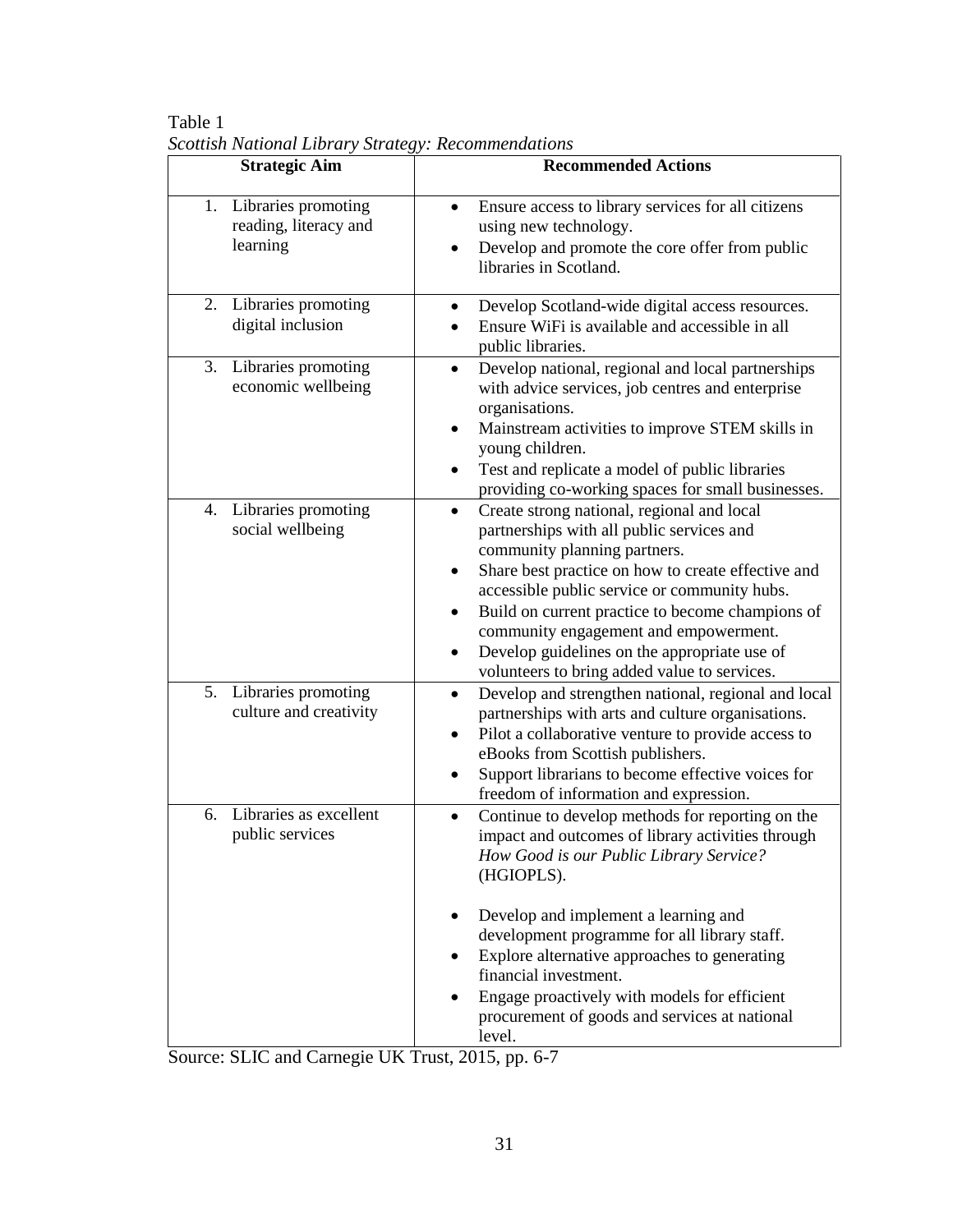In addition, three recommendations that accompany the fourth strategic aim raise issues for concern. Further clarification is needed, because, again, these recommendations may or may not suggest possible consolidation of libraries with other public and community services. In reality, consolidation of services is already underway in some parts of Scotland. The national strategy mentions that Aberdeenshire, Fife, the Highlands, and Perth and Kinross councils are already piloting "community hubs" (SLIC and Carnegie UK Trust, 2015, p.27). Moreover, another issue for concern is whether or not combining and consolidating libraries with other public services will detract from public libraries' overall mission as centers for lifelong learning and social development and their intended use as spaces for study, research, and preservation of local culture and history (McMenemy, 2009; McMenemy & Rooney-Browne, 2010). Also, another recommendation for the fourth strategic aim that raises concern is the use of volunteers (SLIC and Carnegie UK Trust, 2015, p.25). There is good reason to mention this issue, because citizens across the UK and elsewhere value their public libraries. In the case of the UK, hundreds of community volunteers in England and Wales have taken over the operation of dozens of public libraries in more than seventy districts as a last resort to saving library services in their respective communities (Public Libraries News, 2015; SLIC, 2015). In Scotland, so far, there is just one library within Moray Council that is currently being run by volunteers (SLIC, 2015).

Furthermore, with regard to the fourth strategic aim, the national library strategy indirectly exposes another worrisome issue concerning libraries in Scotland and the rest of the UK, which is the increasing closure of school libraries (SLIC and Carnegie UK Trust, 2015, p.27). For example, within Scotland, Falkirk Council decided in January 2015 to eliminate its school library service to save £325,000 (approximately \$432,000) (Eyre, 2015). This year, East Renfrewshire Council will be eliminating half of its school libraries to save about £130,000 (approximately \$172,828) (CILIPS, 2015b; Hepburn, 2014). As austerity cuts continue to expand across Scotland and the rest of the UK, perhaps, consolidating public and school libraries might be another possible means to save these important services.

Moreover, I believe there are issues for concern associated with the recommendations pertaining to the fifth and sixth strategic aims. These recommendations raise an important issue regarding patron privacy, confidentiality, and access to freedom of information in the digital age. It is easy to take it for granted how much of our daily lives have become digitized, and when you stop to think about it, many internet tools, such as online banking, online library renewal systems, and online shopping, certainly make our lives more convenient and help us save time. At the same time, however, we do pay a price for having the conveniences that digitization offers, particularly the loss of personal privacy (McMenemy, 2009; McMenemy & Rooney-Browne, 2010; Palfrey, 2015; Usherwood, 2007). Moreover, to make matters even more complicated are everchanging national and international security laws introduced in the wake of 9/11 terrorists attacks in the U.S. that make it perfectly legal for the government to track citizens' online activity and cell phone calls. These laws and others make it difficult for public libraries to continue ensuring patron privacy and access to freedom of information.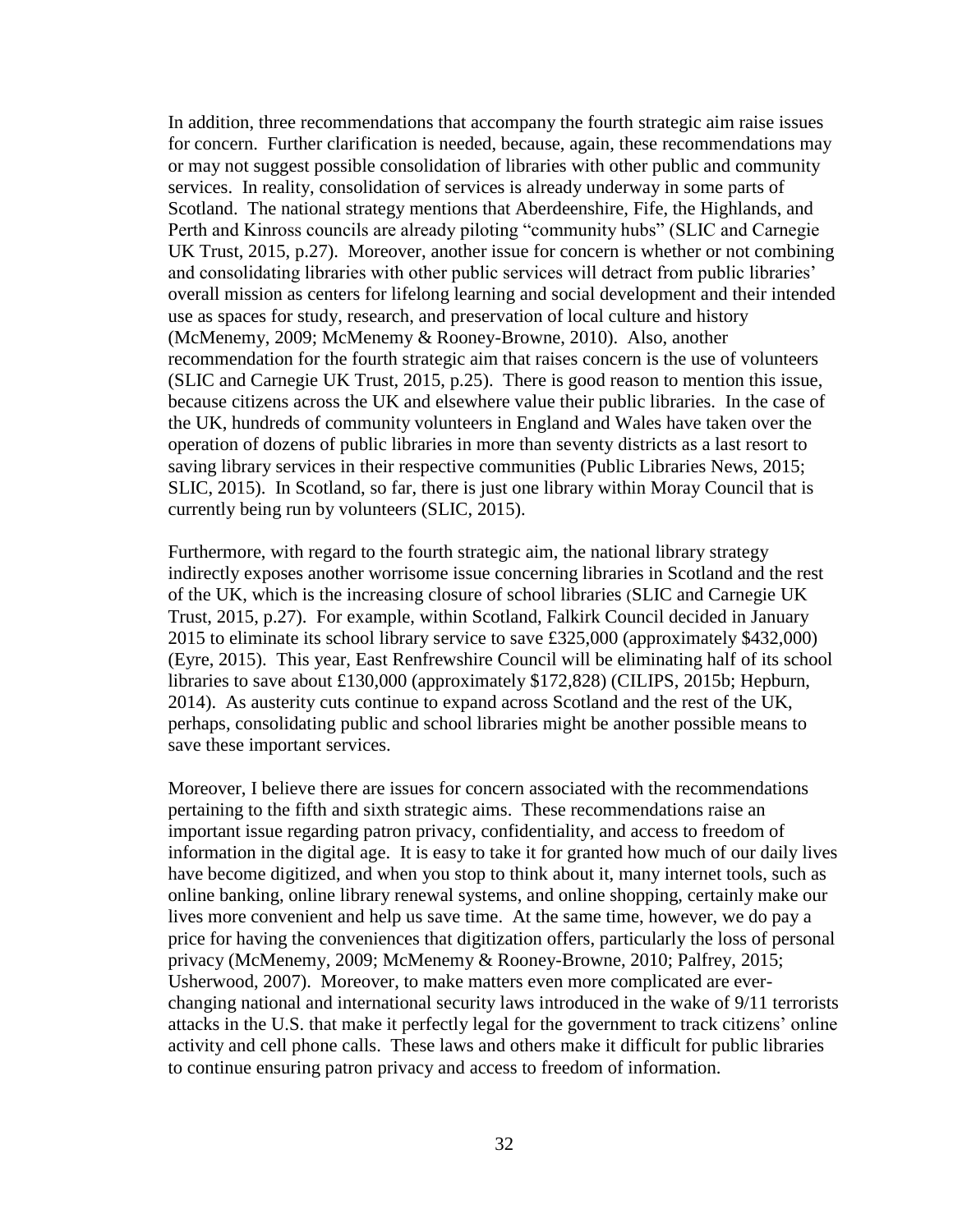Finally, the sixth strategic aim and its corresponding recommendations are most revealing of the increasingly precarious situation facing public libraries in Scotland--which is, without financial, material, human resources, and community support, libraries will continue to face a difficult, uncertain future. Without essential investments in staffing, building construction and renovation, ICT infrastructure, learning and studying spaces, and collection development, public libraries cannot fulfill their public service mission as community resources and centers for lifelong learning, social development, and promoting community. In the face of an indifferent, careless political and economic system and largely concurring society that insist austerity cuts are the way forward; public libraries really have no choice but to find alternative sources of funding if they are to survive (SLIC and Carnegie UK Trust, 2015, p.33). The issues that these recommendations generate are numerous. Still, in the course of trying to raise funds and seeking a steady source of revenue, one wonders whether or not this detracts libraries from their original intended purpose as places for study, research, and community (Jerrard, Bolt, & Strege , 2012; McMenemy, 2009; McMenemy & Rooney-Browne, 2010; Usherwood, 2007). In sum, these issues for concern are real, and they are the potential trade-offs, the costs, individuals and communities will have to pay in order to sustain and support libraries for the foreseeable future.

Yet, despite these increasingly difficult circumstances, there may be a way to mitigate these issues for concern and prevent them from having a negative effect on public libraries. One way is to suggest that public libraries seriously consider applying the principles of the Capabilities Approach to carefully and strategically plan how they will carry out the recommendations provided in the Scottish national library strategy. For example, as regards consolidation of public services and creating partnerships with business, libraries could be more selective by choosing potential services and partnerships whose organization complements and is simpatico with the principles of the fourth and ninth central capabilities pertaining to the development of an individual's senses, imagination, thought, and sense of fun (Nussbaum, 2003). An example of a potential partnerships could be a library leasing meeting room space to a tutoring service. By making use of the Capabilities Approach in this way, public libraries would continue to be in sync with their original purpose and mission as centers and resources for lifelong learning, spaces for community cohesiveness, and preservers of local history and culture. Another way libraries can use the Capabilities Approach is to use it in helping make decisions regarding the best use of volunteers. Volunteers provide an invaluable service to public libraries and their generosity and willingness to help and assist should not be taken unfair advantage of, especially as replacements for paid, professional staff (SLIC, 2015).

## **Closing Thoughts**

Most certainly, the process of researching and writing raised more questions than it was able to answer. In short, more in depth research needs to be done, including more news and media coverage featuring public libraries and the effects of austerity policies on the ability of libraries to continue serving communities in Scotland and elsewhere. This issue is important and it deserves more coverage in both academic and journalistic spheres in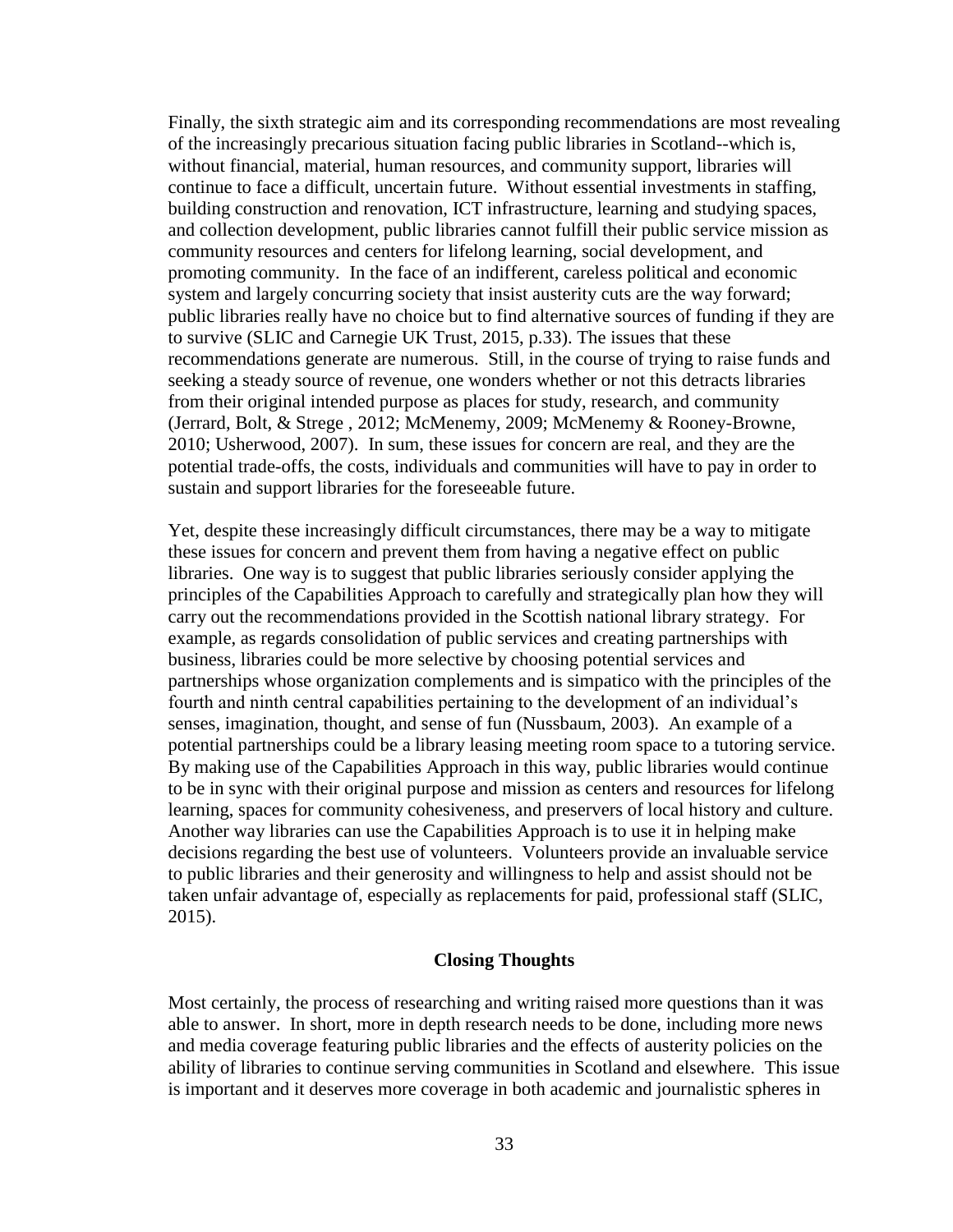order to affect positive change on public policies pertaining to public services, especially public libraries. The following are questions that can be used as a starting point for developing further research of public policies pertaining to public libraries.

- 1. Case study: Could applying principles of the Capabilities Approach help better inform the implementation of the national library strategy's recommendations with respect to the purpose and mission of public libraries as centers for lifelong learning and community?
- 2. Would requiring libraries to generate their own revenue affect the quality of services?
- 3. Libraries are increasingly challenged to "prove their worth." However, evaluative metrics are not applied in the same way to other public services, such as unemployment benefits, disability benefits, food stamps, rubbish collections, and more. Are public libraries being unfairly singled out for scrutiny?
- 4. Will libraries be able to sustain constant changes in ICTs and digital entertainment to keep up with competition? What are they exactly competing with? It seems like they will have to "compete" with all types of media. How is this relevant to the purpose and mission of public libraries as centers and resources for lifelong learning and spaces for study, research, and community cohesiveness?

In writing this conference paper, I sought to share my research about public libraries in Scotland and to fervently declare that public libraries are important and essential community resources. They make an invaluable contribution to the communities they serve. With the current conservative government in London, austerity policies will continue wreaking havoc on public service budgets, including libraries. For the most part, Scotland has managed to avoid massive closings of public libraries that have befallen England and Wales (CIPFA, 2014a; Public Libraries News, 2015; SLIC and Carnegie UK Trust, 2015). Still, the conservative government is slated to hold power until the next election cycle in 2020. Anything can happen between now and then. In June 2015, SLIC, the Carnegie UK Trust, the Scottish Government, and COSLA together issued the first national strategy for Scotland's public libraries entitled *Ambition & Opportunity: A Strategy for Public Libraries in Scotland 2015-2020* as a policy response to current austerity cuts. Using Martha Nussbaum's expanded definition of the Capabilities Approach, a conceptual and evolving theory for social justice (Nussbaum, 2003, 2009), as my guiding theoretical framework, I analyzed the national library strategy's strategic aims and recommendations to evaluate the document's potential to preserve public libraries, their mission, and purpose as centers for lifelong learning and spaces for social cohesion.

Moreover, I conducted desk research to locate as much wide-ranging information about public libraries in Scotland in which to provide context for my study. Also, I attended the annual CILIPS Conference in Dundee in June 2015 to gain a better understanding of how austerity policies have been affecting Scottish public libraries. In utilizing the Capabilities Approach to analyze the national library strategy, my intention was to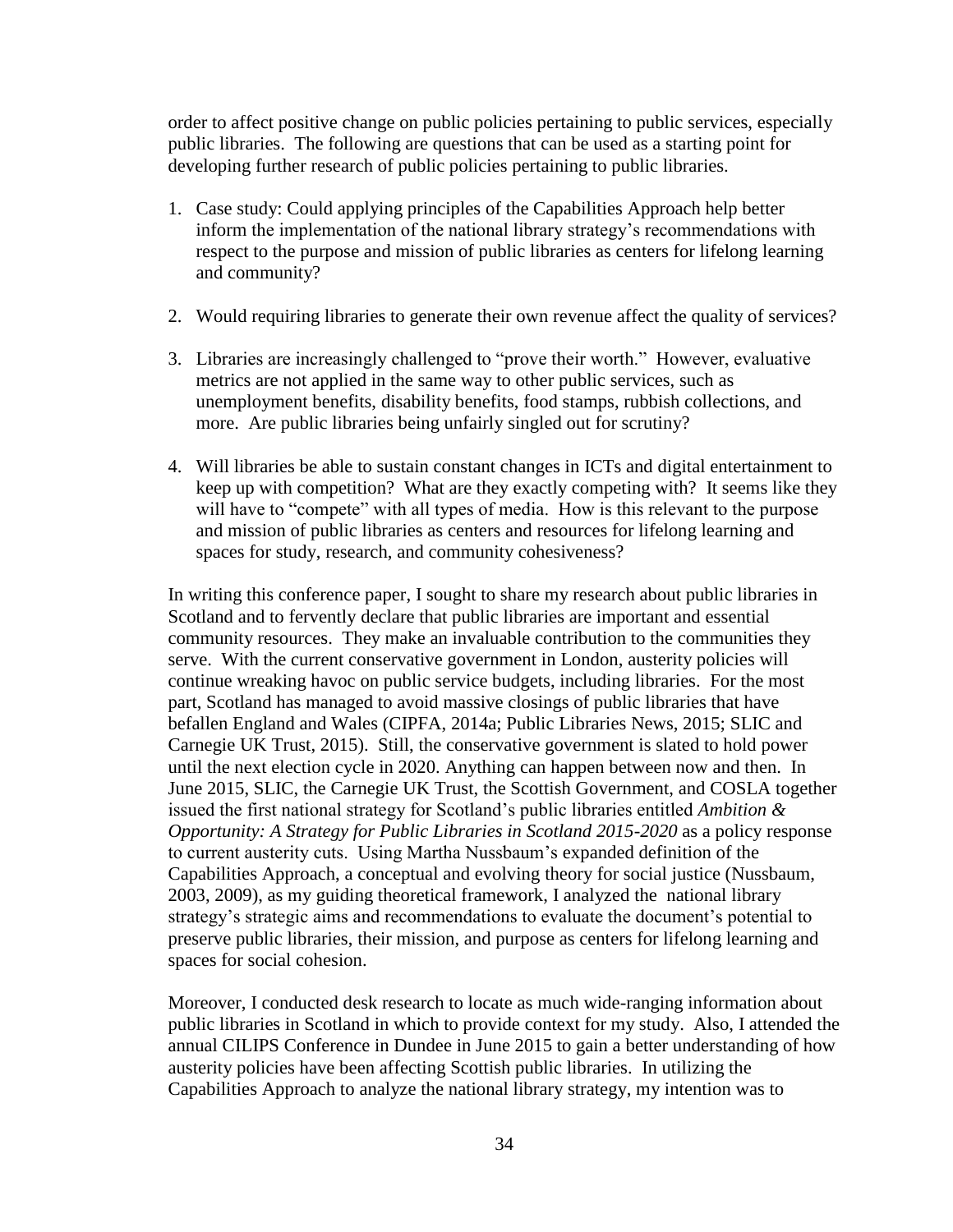present an alternative perspective to evaluating and determining the intrinsic value of Scotland's public libraries as opposed to the more commonly used neo-liberal economic and performance metrics that are only concerned with the bottom line and emphasizing super efficiency. Additionally, the Capabilities Approach is simpatico with the overall social justice ethos that lies at the core of adult and community education. Finally, my goal in conducting this literature-based study is to help contribute to the growing body of research using the Capabilities Approach; however, with a focus on lifelong learning and public libraries. Concomitantly, this research also helps contribute to filling a knowledge regarding the effects of persistent austerity policies on Scottish public libraries.

#### **References**

- Aitken, W. (1971). *A history of the public library movement in Scotland to 1955*. Glasgow, Scotland: Scottish Library Association.
- CILIPS (2015a). CILIP in Scotland Annual Conference 2015. Retrieved from [www.cilips.org.uk/cilip](http://www.cilips.org.uk/cilip-scotland/events/cilip-scotland-annual-conference-%202015)[scotland/events/cilip-scotland-annual-conference-](http://www.cilips.org.uk/cilip-scotland/events/cilip-scotland-annual-conference-%202015) 2015. Accessed 29 July 2015.
- CILIPS (2015b). *East Renfrewshire Council confirms cuts to public and school library services*. Retrieved from www.cilips.org.uk/news/2015/2/16/east-renfrewshire-council-confirms- cuts-topublic-and-school.html. Accessed 20 June 2015.
- CIPFA Information Services (2010). *CIPFA 2009/2010 Public Library Statistics.* London, England: CIPFA Information Services.
- CIPFA Information Services (2012). *CIPFA 2011/2012 Public Library Statistics.* London, England: CIPFA Information Services.
- CIPFA Information Services (2014a). *CIPFA Library Survey shows continuing decline in Buildings, Books, and Borrowers as cuts continue to bite.* Retrieved fro[m www.cipfa.org/about-cipfa/press](http://www.cipfa.org/about-cipfa/press-office/latest-press-releases/cipfa-library-survey)[office/latest-press-releases/cipfa-library-survey.](http://www.cipfa.org/about-cipfa/press-office/latest-press-releases/cipfa-library-survey) Accessed 5 July 2015.
- CIPFA Information Services (2014b). *CIPFA 2013/2014 Public Library Statistics.* London: CIPFA Information Services.
- Dudley, M. (Ed.) (2013). *Public libraries and resilient cities.* Chicago, IL: American Library Association.
- Edwards, J., Robinson, M. & Unger, K. (2009). *Transforming libraries, building communities: The community-centered library.* Lanham, MD: Scarecrow Press.
- Eyre, C. (2015). *Falkirk looks to scrap School Library Service*. Retrieved from [www.thebookseller.com/news/falkirk-looks-scrap-school-library-service.](http://www.thebookseller.com/news/falkirk-looks-scrap-school-library-service) Accessed 15 August 2015.
- Glasgow Life (2014). *Computer courses*. Retrieved from [www.glasgowlife.org.uk/libraries/computers](http://www.glasgowlife.org.uk/libraries/computers-)learning/computer courses/Pages/home.aspx. Accessed 5 July 2015.
- Hepburn, H. (2014). *Cuts take libraries "to the edge of a cliff."* Retrieved from [www.tes.co.uk/article.aspx?storycode=6452370.](http://www.tes.co.uk/article.aspx?storycode=6452370) Accessed 15 August 2015.
- Jarvis, P. (2006, May-June). Beyond the learning society: Globalisation and the moral imperative for reflective social change. *International Journal of Lifelong Learning*, *25*(3), 201-211. Retrieved